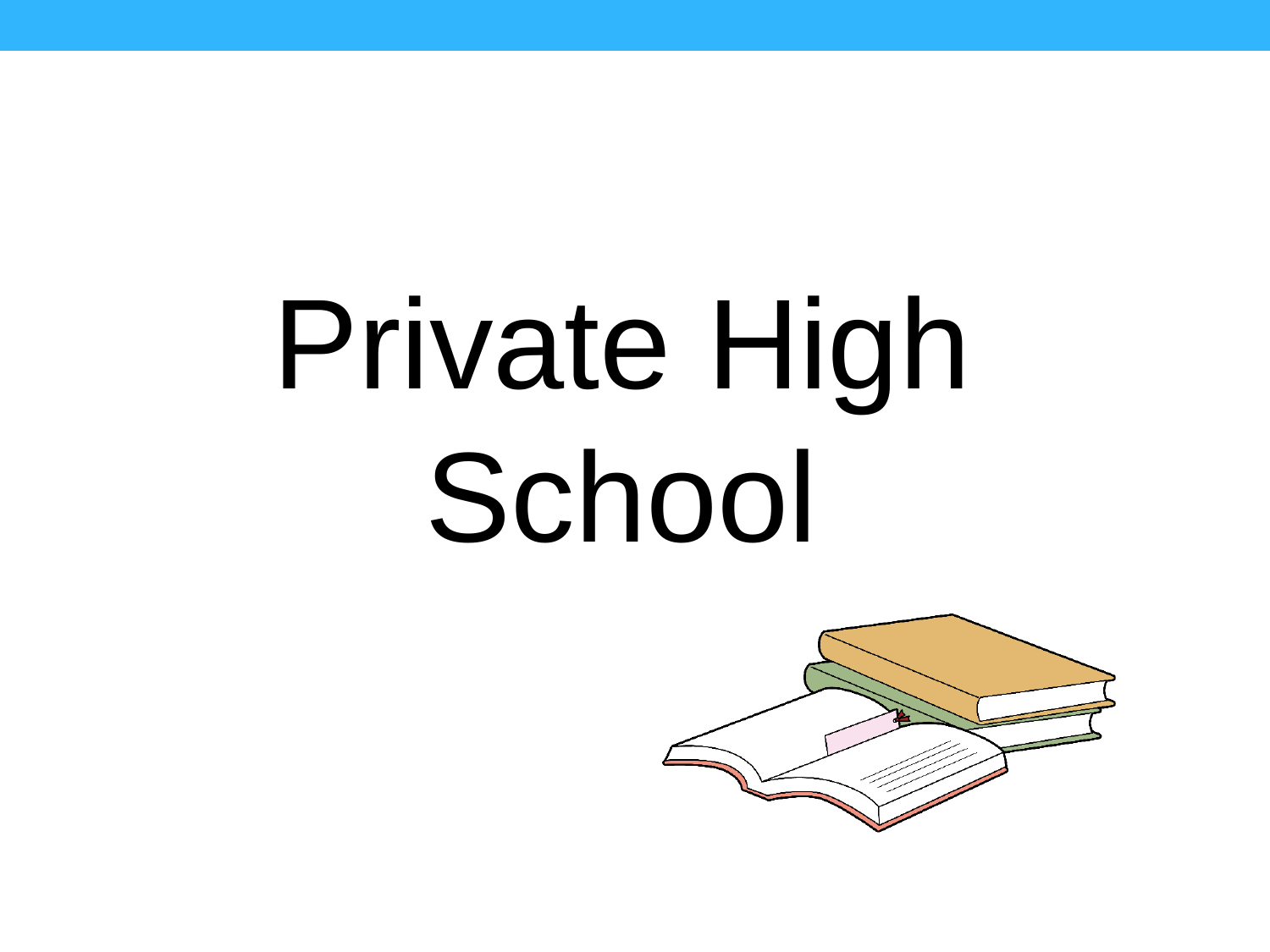## **Entrance Exam System of Private High School**

| <b>Admission Method</b>                                                                                                                      | content                                                                                                  |
|----------------------------------------------------------------------------------------------------------------------------------------------|----------------------------------------------------------------------------------------------------------|
| <b>General Entrance Exam</b>                                                                                                                 | <b>Almost 3 subjects</b><br>Japanese, Math, English                                                      |
| <b>Admission by</b><br><b>Recommendation - Single</b><br><b>Application</b><br>(Tangan Suisen - For your<br><b>First Choice High School)</b> | If you pass, make promise to go to that high<br>school.<br>Consult with your junior high school teacher. |

important! ★Since the entrance examination schedule and recommendation criteria differ depending on the school, be sure to check with the school.

> ★**Once you decide which school you want to attend, let's participate in information sessions and open classes many times.**

★ **Due to the coronavirus this year, the schedule has not been decided yet, so check the websites.**